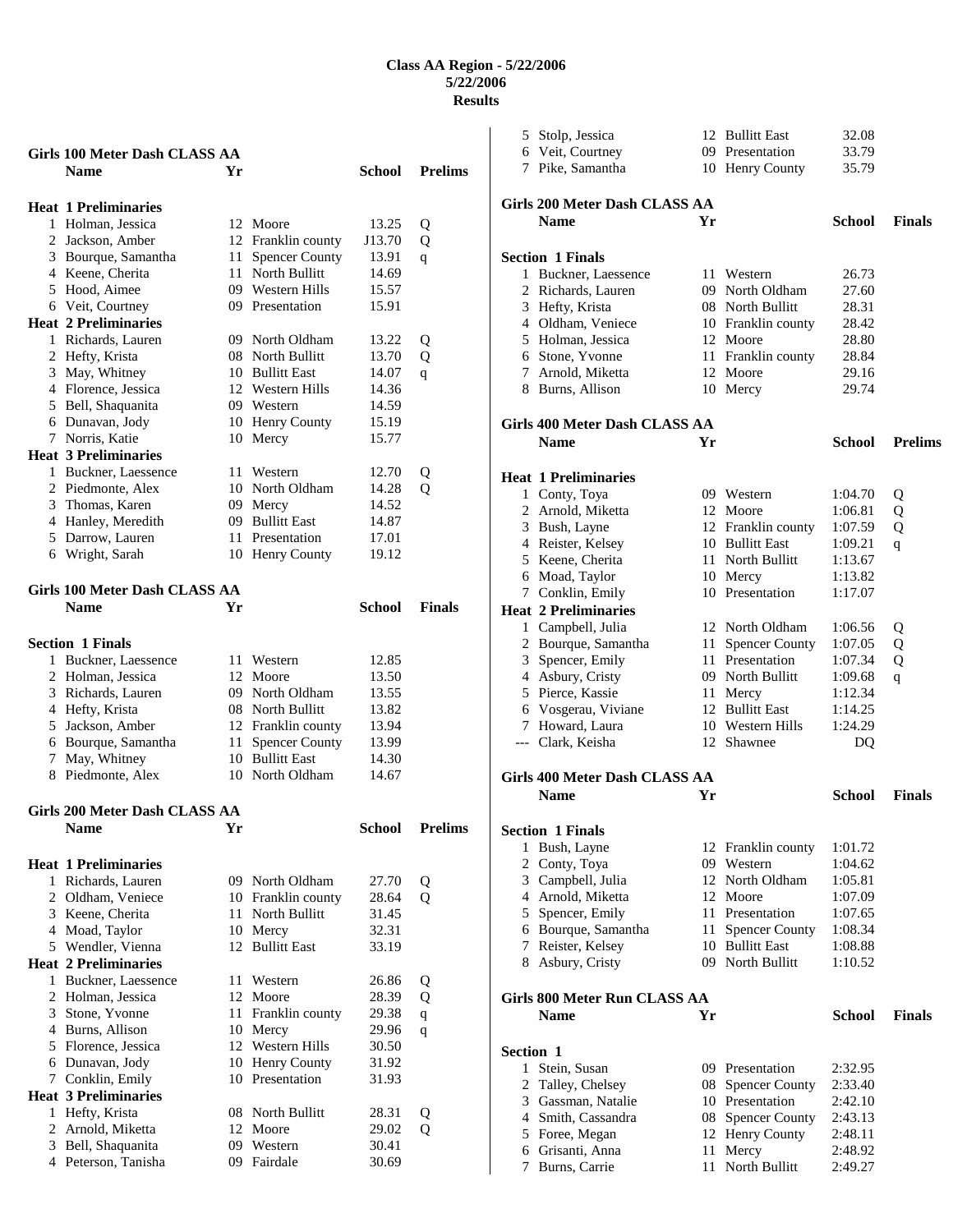|                  | 8 Kinny, Annie<br>9 Jeffries, Erika<br>10 Gelhausen, Shelby |    | 09 Mercy<br>09 North Oldham<br>09 Franklin county | 2:50.79<br>2:51.66<br>2:55.60 |                |
|------------------|-------------------------------------------------------------|----|---------------------------------------------------|-------------------------------|----------------|
|                  | 11 Clore, Dabney                                            |    | 09 North Oldham                                   | 2:56.71                       |                |
|                  | 12 Lunn, Judith<br>13 Brown, Brittany                       |    | 10 Fairdale<br>08 Henry County                    | 2:59.96<br>3:03.09            |                |
|                  | 14 Bowlds, Stacy                                            |    | 11 Bullitt East                                   | 3:04.18                       |                |
|                  | 15 Kamimura, Yumi                                           |    | 12 Bullitt East                                   | 3:14.20                       |                |
|                  | 16 Yount, Tori                                              |    | 06 Moore                                          | 3:18.23                       |                |
|                  | 17 Miller, Jessica                                          |    | 09 Fairdale                                       | 3:46.18                       |                |
|                  | Girls 1600 Meter Run CLASS AA<br><b>Name</b>                | Yr |                                                   | <b>School</b>                 | <b>Finals</b>  |
|                  |                                                             |    |                                                   |                               |                |
| <b>Section 1</b> | 1 Heines, Betsy                                             |    | 10 North Bullitt                                  | 5:46.59                       |                |
|                  | 2 Foree, Megan                                              |    | 12 Henry County                                   | 5:50.48                       |                |
|                  | 3 McConnell, Alex                                           |    | 10 Presentation                                   | 5:55.06                       |                |
|                  | 4 Stillwell, Heather                                        |    | 09 North Bullitt                                  | 6:04.17                       |                |
|                  | 5 Kinny, Annie                                              |    | 09 Mercy                                          | 6:23.23                       |                |
|                  | 6 Gelhausen, Shelby                                         |    | 09 Franklin county                                | 6:24.38                       |                |
|                  | 7 Clore, Dabney                                             |    | 09 North Oldham                                   | 6:45.82                       |                |
|                  | 8 Yates, Lindsey                                            |    | 10 Mercy                                          | 7:01.80                       |                |
|                  | 9 Palmer, Brenda                                            |    | 09 Fairdale                                       | 7:04.26                       |                |
|                  | 10 Kamimura, Yumi                                           |    | 12 Bullitt East                                   | 7:06.38                       |                |
|                  | 11 Haynes, Brianna                                          |    | 10 Bullitt East                                   | 7:43.63                       |                |
|                  | 12 Nichols, Amanda                                          |    | 12 Fairdale                                       | 8:20.81                       |                |
|                  | Girls 3200 Meter Run CLASS AA                               |    |                                                   |                               |                |
|                  | <b>Name</b>                                                 | Yr |                                                   | <b>School</b>                 | <b>Finals</b>  |
| <b>Section 1</b> |                                                             |    |                                                   |                               |                |
| 1                | Foree, Megan                                                |    | 12 Henry County                                   | 12:48.52                      |                |
|                  |                                                             |    | 08 Spencer County                                 | 12:51.33                      |                |
|                  | 2 Talley, Chelsey                                           |    |                                                   |                               |                |
|                  | 3 Heines, Betsy                                             |    | 10 North Bullitt                                  | 13:03.53                      |                |
|                  | 4 Gassman, Natalie                                          |    | 10 Presentation                                   | 13:19.82                      |                |
|                  | 5 McConnell, Alex                                           |    | 10 Presentation                                   | 13:36.92                      |                |
|                  | 6 Klotz, Laura                                              |    | 07 Spencer County 13:41.25                        |                               |                |
| 7<br>8           | Ruhl, Shannon<br>Hodge, Sarah                               | 09 | 09 Mercy<br>Mercy                                 | 14:09.57<br>15:29.48          |                |
|                  | Girls 100 Meter Hurdles CLASS AA                            |    |                                                   |                               |                |
|                  | <b>Name</b>                                                 | Yr |                                                   | School                        | <b>Prelims</b> |
|                  | <b>Heat 1 Preliminaries</b>                                 |    |                                                   |                               |                |
|                  | 1 Crawford, Brittany                                        |    | 08 Henry County                                   | 17.98                         | Q              |
|                  | 2 Maguire, Caitlin                                          |    | 10 Presentation                                   | 18.24                         | Q              |
| 3                | May, Whitney                                                |    | 10 Bullitt East                                   | 19.95                         | Q              |
|                  | 4 Jones, Tomika                                             |    | 11 Western                                        | 20.87                         | q              |
|                  | 5 Klein, Whitney                                            |    | 12 Mercy                                          | 22.10                         | q              |
|                  | 6 Martin, Reena                                             |    | 09 Western Hills                                  | 22.33                         |                |
|                  | <b>Heat 2 Preliminaries</b>                                 |    |                                                   |                               |                |
|                  | 1 Hanley, Meredith                                          |    | 09 Bullitt East                                   | 20.22                         | Q              |
|                  | 2 Clark, Jennifer                                           |    | 11 Western Hills                                  | 20.63                         | Q              |
|                  | 3 Kaiser, Christy<br>--- Smith, Ashley                      |    | 11 Mercy<br>10 North Oldham                       | 21.71<br>DQ                   | Q              |
|                  | Girls 100 Meter Hurdles CLASS AA                            |    |                                                   |                               |                |
|                  | <b>Name</b>                                                 | Yr |                                                   | School                        | <b>Finals</b>  |
|                  | <b>Section 1 Finals</b>                                     |    |                                                   |                               |                |

|   | 2 Maguire, Caitlin                                       |    | 10 Presentation        | 18.17          |                |
|---|----------------------------------------------------------|----|------------------------|----------------|----------------|
|   | 3 Clark, Jennifer                                        |    | 11 Western Hills       | 18.23          |                |
|   | 4 May, Whitney                                           |    | 10 Bullitt East        | 19.35          |                |
|   | 5 Hanley, Meredith                                       |    | 09 Bullitt East        | 19.53          |                |
|   | 6 Kaiser, Christy                                        |    | 11 Mercy               | 26.94          |                |
|   | --- Klein, Whitney                                       |    | 12 Mercy               | DQ             |                |
|   | --- Jones, Tomika                                        |    | 11 Western             | DQ             |                |
|   | <b>Girls 300 Meter Hurdles CLASS AA</b>                  |    |                        |                |                |
|   | <b>Name</b>                                              | Yr |                        | <b>School</b>  | <b>Prelims</b> |
|   | <b>Heat 1 Preliminaries</b>                              |    |                        |                |                |
|   | 1 Crawford, Brittany                                     |    | 08 Henry County        | 51.60          | Q              |
|   | 2 Overcash, Erin                                         |    | 09 North Oldham        | 51.98          | Q              |
|   | 3 Jackson, Stephanie                                     |    | 11 Presentation        | 54.56          | Q              |
|   | 4 Kaiser, Christy                                        |    | 11 Mercy               | 57.03          | q              |
|   | 5 Druin, Danielle                                        |    | 12 North Bullitt       | 1:02.20        |                |
|   | <b>Heat 2 Preliminaries</b>                              |    |                        |                |                |
|   | 1 Maguire, Caitlin                                       |    | 10 Presentation        | 52.59          | Q              |
|   | 2 Clark, Jennifer                                        |    | 11 Western Hills       | 56.51          | Q              |
|   | 3 Smith, Ashley                                          |    | 10 North Oldham        | 59.59          | Q              |
|   | 4 Klein, Whitney                                         |    | 12 Mercy               | 1:00.49        | $\mathbf{q}$   |
|   | 5 Miller, Shakara                                        |    | 11 Western             | 1:02.86        |                |
|   | <b>Girls 300 Meter Hurdles CLASS AA</b>                  |    |                        |                |                |
|   | <b>Name</b>                                              | Yr |                        | School         | <b>Finals</b>  |
|   | <b>Section 1 Finals</b>                                  |    |                        |                |                |
|   | 1 Maguire, Caitlin                                       |    | 10 Presentation        | 50.21          |                |
|   | 2 Crawford, Brittany                                     |    | 08 Henry County        | 51.12          |                |
|   | 3 Overcash, Erin                                         |    | 09 North Oldham        | 52.41          |                |
|   | 4 Jackson, Stephanie                                     |    | 11 Presentation        | 54.86          |                |
|   | 5 Clark, Jennifer                                        |    | 11 Western Hills       | 57.35          |                |
|   | 6 Kaiser, Christy                                        |    | 11 Mercy               | 59.83          |                |
|   | 7 Klein, Whitney                                         |    | 12 Mercy               | 1:03.22        |                |
|   |                                                          |    |                        |                |                |
|   | Girls 4x100 Meter Relay CLASS AA<br>Team                 |    | <b>Relay</b>           | <b>Prelims</b> |                |
|   |                                                          |    |                        |                |                |
|   | <b>Heat 1 Preliminaries</b>                              |    |                        |                |                |
|   | 1 Franklin county                                        |    |                        | 53.33          | Q              |
|   | 1) Bush, Layne 12                                        |    | 2) Stone, Yvonne 11    |                |                |
|   | 3) Jackson, Amber 12                                     |    | 4) Oldham, Veniece 10  |                |                |
|   | 2 Bullitt East                                           |    |                        | 56.64          | Q              |
|   | 1) Hanley, Meredith 09<br>3) Hanley, Whitney 10          |    | 2) McMahan, Kristen 11 |                |                |
|   | Heat 1 Preliminaries  (Girls 4x100 Meter Relay CLASS AA) |    | 4) May, Whitney 10     |                |                |
|   | <b>Team</b>                                              |    | Relay                  | <b>Prelims</b> |                |
|   |                                                          |    |                        |                |                |
| 3 | Moore                                                    |    |                        | 56.94          | Q              |
|   | 1) Sebree, Katherine 11                                  |    | 2) Holman, Jessica 12  |                |                |
|   | 3) Arnold, Antoinette 09<br>4 North Bullitt              |    | 4) Arnold, Miketta 12  |                |                |
|   |                                                          |    |                        | 57.31          | q              |
|   | 1) Druin, Danielle 12<br>3) Keene, Cherita 11            |    | 2) Hefty, Krista 08    |                |                |
|   |                                                          |    | 4) Asbury, Cristy 09   |                |                |
|   | 5 Presentation<br>1) Darrow, Lauren 11                   |    | 2) James, Rachel 09    | 1:13.39        | q              |
|   | 3) Veit, Courtney 09                                     |    | 4) Edlin, Haley 10     |                |                |
|   | <b>Heat 2 Preliminaries</b>                              |    |                        |                |                |
| 1 | Western                                                  |    |                        | 53.75          | Q              |
|   | 1) Jones, Brittany 11                                    |    | 2) Miller, Shakara 11  |                |                |
|   | 3) Jones, Tomika 11                                      |    | 4) Hill, Jasmine 10    |                |                |
|   |                                                          |    |                        |                |                |
|   |                                                          |    |                        |                |                |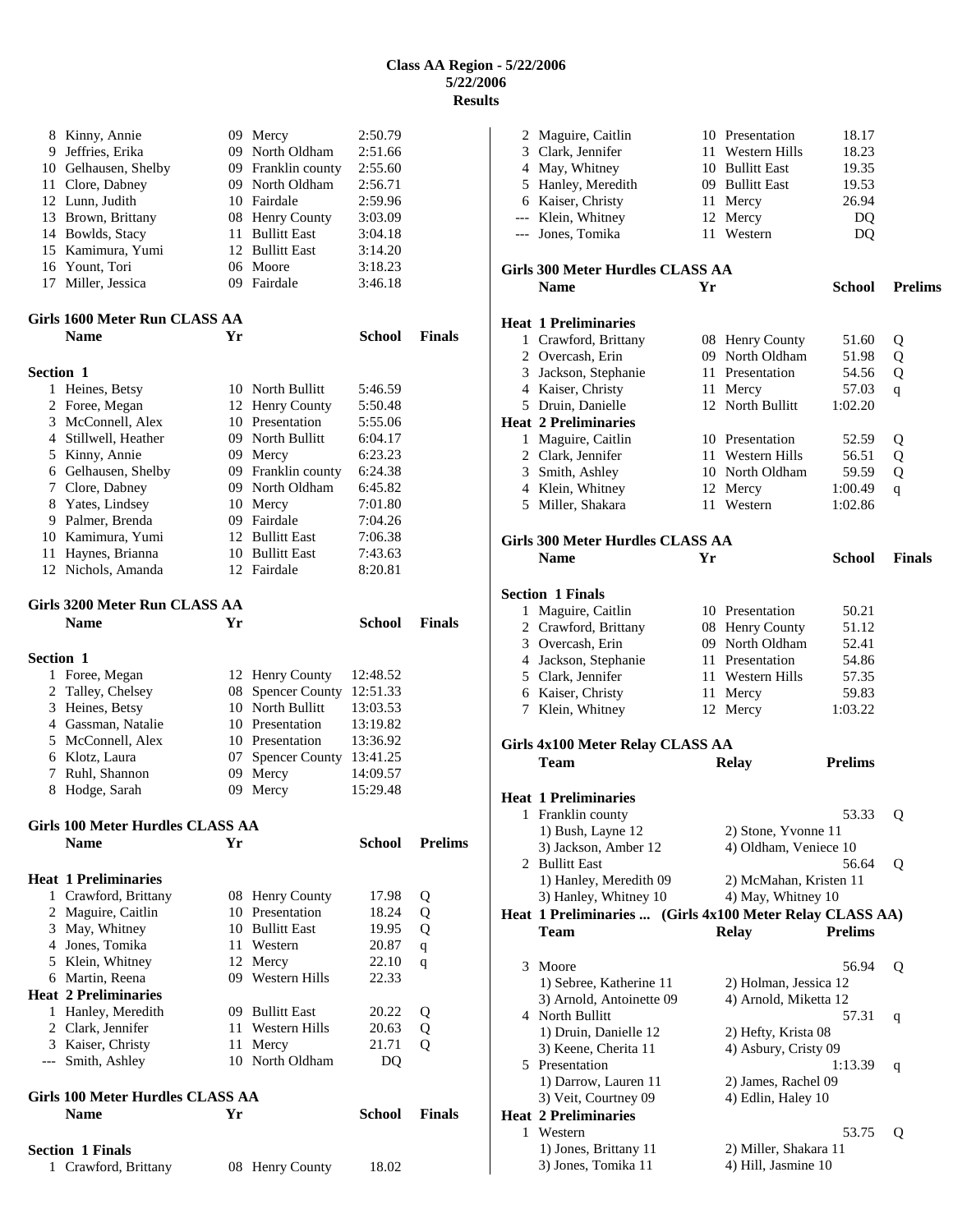|                                     | 2 Western Hills           | 57.56                 |  |
|-------------------------------------|---------------------------|-----------------------|--|
|                                     | 1) Florence, Jessica 12   | 2) Hitt, Jenny 12     |  |
|                                     | 3) Haenchen, Elisabeth 12 | 4) Clark, Jennifer 11 |  |
|                                     | --- Henry County          | FS                    |  |
|                                     | 1) Pike, Samantha 10      | 2) Brown, Brittany 08 |  |
|                                     | 3) Dunavan, Jody 10       | 4) Graham, Jamie 10   |  |
| $\hspace{0.05cm}---\hspace{0.05cm}$ | Mercy                     | DO)                   |  |
|                                     | 1) Thomas, Karen 09       | 2) Burns, Allison 10  |  |
|                                     | 3) Norris, Katie 10       | 4) Pierce, Kassie 11  |  |
|                                     |                           |                       |  |

## **Girls 4x100 Meter Relay CLASS AA Team Relay Finals**

| <b>Section 1 Finals</b>   |                               |
|---------------------------|-------------------------------|
| 1 Western                 | 52.75                         |
| 1) Miller, Shakara 11     | 2) Buckner, Laessence 11      |
| 3) Jones, Tomika 11       | 4) Hill, Jasmine 10           |
| 2 Franklin county         | 53.13                         |
| 1) Bush, Layne 12         | 2) Stone, Yvonne 11           |
| 3) Jackson, Amber 12      | 4) Oldham, Veniece 10         |
| 3 North Bullitt           | 56.20                         |
| 1) Druin, Danielle 12     | 2) Hefty, Krista 08           |
| 3) Keene, Cherita 11      | 4) Asbury, Cristy 09          |
| 4 Bullitt East            | 56.67                         |
| 1) Hanley, Meredith 09    | 2) McMahan, Kristen 11        |
| 3) Hanley, Whitney 10     | 4) May, Whitney 10            |
| 5 Moore                   | 58.91                         |
| 1) Arnold, Miketta 12     | 2) Holman, Jessica 12         |
| 3) Arnold, Antoinette 09  | 4) Nabergereka, Christiana 06 |
| 6 Western Hills           | 59.84                         |
| 1) Hood, Aimee 09         | 2) Hitt, Jenny 12             |
| 3) Haenchen, Elisabeth 12 | 4) Clark, Jennifer 11         |
| 7 Presentation            | 1:10.98                       |
| 1) Darrow, Lauren 11      | 2) James, Rachel 09           |
| 3) Veit, Courtney 09      | 4) Edlin, Haley 10            |
|                           |                               |

# **Girls 4x200 Meter Relay CLASS AA**

|                  | Team                          | <b>Relay</b>             | <b>Finals</b> |
|------------------|-------------------------------|--------------------------|---------------|
| <b>Section 1</b> |                               |                          |               |
|                  | 1 North Oldham                |                          | 1:54.19       |
|                  | 1) Piedmonte, Alex 10         | 2) Campbell, Julia 12    |               |
|                  | 3) Overcash, Erin 09          | 4) Richards, Lauren 09   |               |
|                  | 2 Franklin county             |                          | 1:54.92       |
|                  | 1) Stone, Yvonne 11           | 2) Davis, Krystal 09     |               |
|                  | 3) Jackson, Amber 12          | 4) Oldham, Veniece 10    |               |
|                  | 3 Bullitt East                |                          | 1:57.67       |
|                  | 1) Hanley, Meredith 09        | 2) Reister, Kelsey 10    |               |
|                  | 3) Hanley, Whitney 10         | 4) May, Whitney 10       |               |
|                  | 4 Mercy                       |                          | 2:01.25       |
|                  | 1) Moad, Taylor 10            | 2) Thomas, Karen 09      |               |
|                  | 3) Burns, Allison 10          | 4) Pierce, Kassie 11     |               |
| 5.               | Moore                         |                          | 2:03.18       |
|                  | 1) Arnold, Antoinette 09      | 2) Arnold, Miketta 12    |               |
|                  | 3) Nabergereka, Christiana 06 | 4) Holman, Jessica 12    |               |
|                  | 6 Henry County                |                          | 2:16.70       |
|                  | 1) Pike, Samantha 10          | 2) Brown, Brittany 08    |               |
|                  | 3) Dunavan, Jody 10           | 4) Crawford, Brittany 08 |               |
|                  | 7 Presentation                |                          | 2:19.06       |
|                  | 1) Veit, Courtney 09          | 2) James, Rachel 09      |               |
|                  | 3) Darrow, Lauren 11          | 4) Conklin, Emily 10     |               |
|                  | --- Western                   |                          | DO            |
|                  | 1) Conty, Toya 09             | 2) Bell, Shaquanita 09   |               |

|                  | 3) Torain, Anngeneva 11                        |    | 4) Bouggess, Ashley 11                      |               |                |  |  |  |
|------------------|------------------------------------------------|----|---------------------------------------------|---------------|----------------|--|--|--|
|                  | Girls 4x400 Meter Relay CLASS AA               |    |                                             |               |                |  |  |  |
|                  | <b>Team</b>                                    |    | <b>Relay</b>                                | <b>Finals</b> |                |  |  |  |
|                  |                                                |    |                                             |               |                |  |  |  |
| Section 1        |                                                |    |                                             |               |                |  |  |  |
|                  | 1 North Oldham                                 |    |                                             | 4:26.95       |                |  |  |  |
|                  | 1) Campbell, Julia 12                          |    | 2) Overcash, Erin 09                        |               |                |  |  |  |
|                  | 3) Piedmonte, Alex 10                          |    | 4) Richards, Lauren 09                      |               |                |  |  |  |
|                  | 2 Presentation                                 |    |                                             | 4:27.73       |                |  |  |  |
|                  | 1) Spencer, Emily 11                           |    | 2) Jackson, Stephanie 11                    |               |                |  |  |  |
|                  | 3) Stein, Susan 09                             |    | 4) Maguire, Caitlin 10                      |               |                |  |  |  |
|                  | 3 Western                                      |    |                                             | 4:43.43       |                |  |  |  |
|                  | 1) Jones, Tomika 11<br>3) Torain, Anngeneva 11 |    | 2) Conty, Toya 09<br>4) Bell, Shaquanita 09 |               |                |  |  |  |
|                  | 4 Mercy                                        |    |                                             | 4:45.38       |                |  |  |  |
|                  | 1) Moad, Taylor 10                             |    | 2) Burns, Allison 10                        |               |                |  |  |  |
|                  | 3) Norris, Katie 10                            |    | 4) Pierce, Kassie 11                        |               |                |  |  |  |
|                  | 5 North Bullitt                                |    |                                             | 4:45.40       |                |  |  |  |
|                  | 1) Burns, Carrie 11                            |    | 2) Hoke, Chelsea 09                         |               |                |  |  |  |
|                  | 3) Asbury, Cristy 09                           |    | 4) Heines, Betsy 10                         |               |                |  |  |  |
|                  | 6 Bullitt East                                 |    |                                             | 4:52.96       |                |  |  |  |
|                  | 1) Vosgerau, Viviane 12                        |    | 2) Wendler, Vienna 12                       |               |                |  |  |  |
|                  | 3) Stolp, Jessica 12                           |    | 4) Reister, Kelsey 10                       |               |                |  |  |  |
|                  |                                                |    |                                             |               |                |  |  |  |
|                  | Girls 4x800 Meter Relay CLASS AA               |    |                                             |               |                |  |  |  |
|                  | <b>Team</b>                                    |    | <b>Relay</b>                                | <b>Finals</b> |                |  |  |  |
|                  |                                                |    |                                             |               |                |  |  |  |
| <b>Section 1</b> |                                                |    |                                             |               |                |  |  |  |
|                  | 1 Presentation                                 |    |                                             | 10:49.75      |                |  |  |  |
|                  | 1) Gassman, Natalie 10                         |    | 2) Spencer, Emily 11                        |               |                |  |  |  |
|                  | 3) McConnell, Alex 10                          |    | 4) Stein, Susan 09                          |               |                |  |  |  |
|                  | 2 North Bullitt                                |    |                                             | 10:58.73      |                |  |  |  |
|                  | 1) Burns, Carrie 11                            |    | 2) Asbury, Cristy 09<br>4) Heines, Betsy 10 |               |                |  |  |  |
|                  | 3) Stillwell, Heather 09<br>3 Mercy            |    |                                             | 11:24.09      |                |  |  |  |
|                  | 1) Grisanti, Anna 11                           |    | 2) Ruhl, Shannon 09                         |               |                |  |  |  |
|                  | 3) Kinny, Annie 09                             |    | 4) Yates, Lindsey 10                        |               |                |  |  |  |
|                  | Section 1  (Girls 4x800 Meter Relay CLASS AA)  |    |                                             |               |                |  |  |  |
|                  | Team                                           |    | <b>Relay</b>                                | Finals        |                |  |  |  |
|                  |                                                |    |                                             |               |                |  |  |  |
| 4                | Fairdale                                       |    |                                             | 13:15.92      |                |  |  |  |
|                  | 1) Johnson, Christina 09                       |    | 2) Lunn, Judith 10                          |               |                |  |  |  |
|                  | 3) Palmer, Brenda 09                           |    | 4) Miller, Jessica 09                       |               |                |  |  |  |
|                  |                                                |    |                                             |               |                |  |  |  |
|                  | <b>Boys 100 Meter Dash CLASS AA</b>            |    |                                             |               |                |  |  |  |
|                  | <b>Name</b>                                    | Yr |                                             | School        | <b>Prelims</b> |  |  |  |
|                  | <b>Heat 1 Preliminaries</b>                    |    |                                             |               |                |  |  |  |
|                  | 1 Hall, Kaelin                                 | 11 | Moore                                       | 11.69         | Q              |  |  |  |
|                  | 2 Warren, Tyler                                |    | 10 North Oldham                             | 11.82         | Q              |  |  |  |
|                  | 3 Combess, Tyler                               |    | 11 Western Hills                            | 11.93         | q              |  |  |  |
|                  | 4 Griffy, Travis                               |    | 09 Bullitt East                             | 12.42         |                |  |  |  |
|                  | 5 Gregory, Michael                             |    | 10 Henry County                             | 12.50         |                |  |  |  |
|                  | <b>Heat 2 Preliminaries</b>                    |    |                                             |               |                |  |  |  |
|                  | 1 Cardine, Joe                                 |    | 10 Western                                  | 11.50         | Q              |  |  |  |
|                  | 2 Belcher, Kyle                                | 11 | DeSales                                     | 11.93         | Q              |  |  |  |
|                  | 3 Abrams, Willie                               |    | 12 Fairdale                                 | 12.20         |                |  |  |  |
|                  | 4 Taylor, Larry                                | 11 | Franklin county                             | 12.57         |                |  |  |  |
|                  | 5 Coombs, Justin                               |    | 10 Henry County                             | 12.69         |                |  |  |  |
|                  | <b>Heat 3 Preliminaries</b>                    |    |                                             |               |                |  |  |  |
|                  | 1 Collins, Justin                              |    | 11 Western                                  | 11.27         | Q              |  |  |  |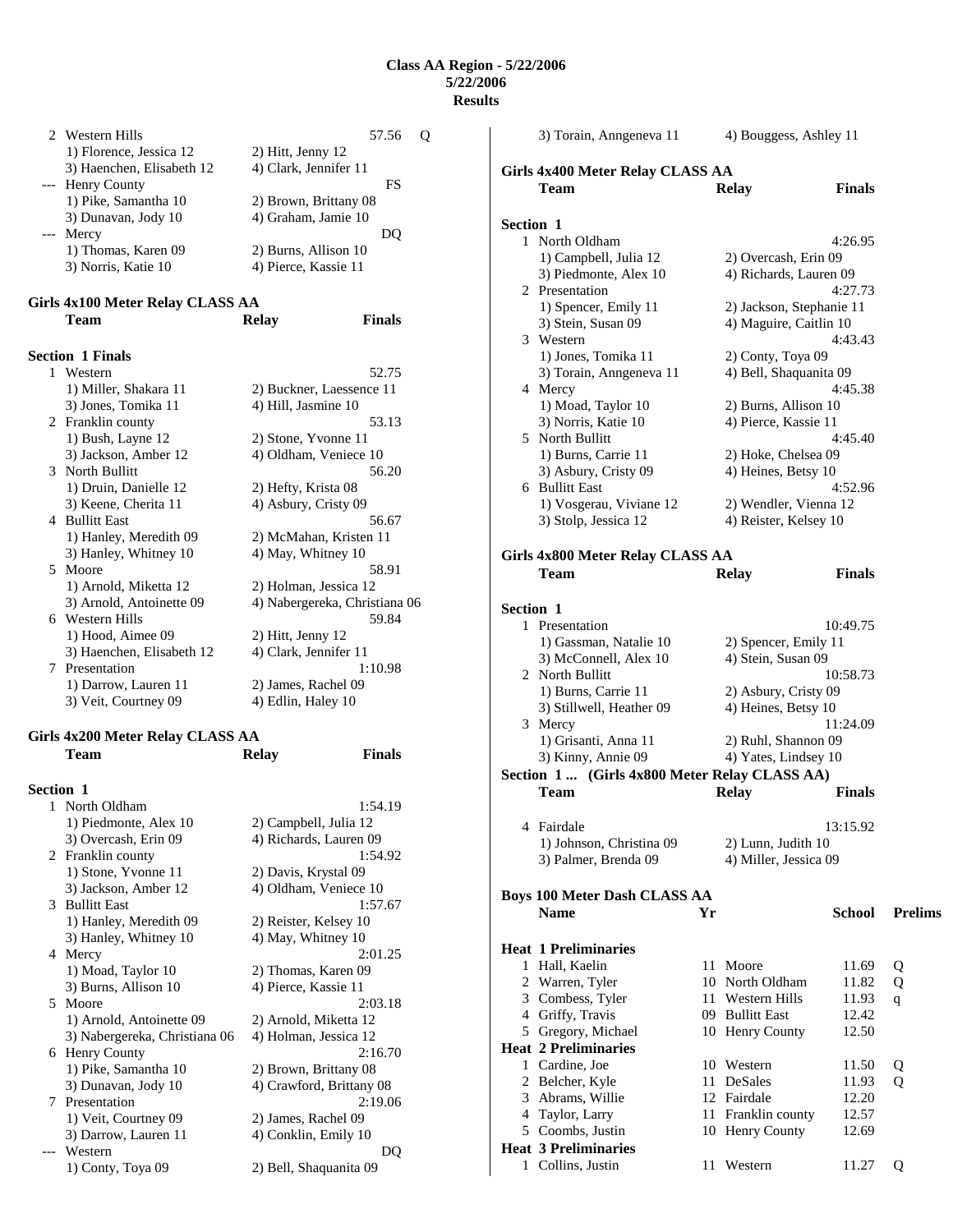|   | 2 Rondo, Antwon                             |    | 12 Fairdale                         | 11.63          | Q              |
|---|---------------------------------------------|----|-------------------------------------|----------------|----------------|
|   | 3 Chamberlin, Shawn                         |    | 10 North Bullitt                    | 11.85          | q              |
|   | 4 Griskell, IJ                              |    | 12 Franklin county                  | 12.23          |                |
|   | 5 Dudley, Chris                             |    | 10 North Oldham                     | 12.31          |                |
|   | 6 Napier, Bracken                           |    | 11 Western Hills                    | 12.65          |                |
|   |                                             |    |                                     |                |                |
|   | <b>Boys 100 Meter Dash CLASS AA</b>         |    |                                     |                |                |
|   | <b>Name</b>                                 | Yr |                                     | <b>School</b>  | <b>Finals</b>  |
|   | <b>Section 1 Finals</b>                     |    |                                     |                |                |
|   | 1 Collins, Justin                           |    | 11 Western                          | 11.16          |                |
|   | 2 Cardine, Joe                              |    | 10 Western                          | 11.60          |                |
|   | 3 Rondo, Antwon                             |    | 12 Fairdale                         | 11.83          |                |
|   | 4 Hall, Kaelin                              |    | 11 Moore                            | 11.84          |                |
|   | 5 Chamberlin, Shawn                         |    | 10 North Bullitt                    | 11.90          |                |
|   | 6 Warren, Tyler                             |    | 10 North Oldham                     | 11.94          |                |
| 7 | Belcher, Kyle                               |    | 11 DeSales                          | 12.00          |                |
|   | 8 Combess, Tyler                            |    | 11 Western Hills                    | 12.10          |                |
|   |                                             |    |                                     |                |                |
|   | Boys 200 Meter Dash CLASS AA<br><b>Name</b> | Yr |                                     | School         | <b>Prelims</b> |
|   |                                             |    |                                     |                |                |
|   | Heat 1 Preliminaries                        |    |                                     |                |                |
|   | 1 Cardine, Joe                              |    | 10 Western                          | 23.38          | Q              |
|   | 2 Hall, Kaelin                              |    | 11 Moore                            | 24.05          | Q              |
|   | 3 Harris, Galwyn                            |    | 12 Fairdale                         | 24.70          |                |
|   | 4 Griskell, IJ                              |    | 12 Franklin county                  | 24.78          |                |
|   | 5 Arnel, Josh                               |    | 11 North Bullitt                    | 28.10          |                |
|   | <b>Heat 2 Preliminaries</b>                 |    |                                     |                |                |
| 1 | Belcher, Kyle                               |    | 11 DeSales                          | 24.18          | Q              |
|   | 2 Chamberlin, Shawn                         |    | 10 North Bullitt                    | 24.55          | Q              |
| 3 | Riggs, Chris                                |    | 10 Spencer County                   | 24.57          | q              |
| 4 | Dudley, Chris                               |    | 10 North Oldham                     | 25.52          |                |
|   | 5 Griffy, Travis                            |    | 09 Bullitt East                     | 26.05          |                |
|   | 6 Redding, Robert                           |    | 12 Franklin county                  | 26.63          |                |
|   | <b>Heat 3 Preliminaries</b>                 |    |                                     |                |                |
|   | 1 Collins, Justin                           |    | 11 Western                          | 23.03          | Q              |
|   | 2 Keene, Charles                            |    | 12 Western Hills<br>10 North Oldham | 24.03          | Q              |
|   | 3 Warren, Tyler                             |    | 10 Bullitt East                     | 24.08          | $\mathsf{q}$   |
|   | 4 Hanson, Nathaniel                         |    | 10 Henry County                     | 25.40          |                |
|   | 5 Coombs, Justin<br>6 Tyree, Bradley        |    | 10 Fairdale                         | 25.97<br>26.23 |                |
| 7 | Ashley, Aaron                               |    | 10 Spencer County                   | 27.43          |                |
|   |                                             |    |                                     |                |                |
|   | Boys 200 Meter Dash CLASS AA                |    |                                     |                |                |
|   | <b>Name</b>                                 | Yr |                                     | <b>School</b>  | <b>Finals</b>  |
|   | <b>Section 1 Finals</b>                     |    |                                     |                |                |
|   | 1 Collins, Justin                           |    | 11 Western                          | 22.68          |                |
|   | 2 Cardine, Joe                              |    | 10 Western                          | 23.54          |                |
|   | 3 Keene, Charles                            |    | 12 Western Hills                    | 23.87          |                |
|   | 4 Belcher, Kyle                             |    | 11 DeSales                          | 24.30          |                |
|   | 5 Riggs, Chris                              | 10 | <b>Spencer County</b>               | 24.40          |                |
|   | 6 Warren, Tyler                             |    | 10 North Oldham                     | 24.56          |                |
|   | 7 Hall, Kaelin                              |    | 11 Moore                            | 25.01          |                |
|   | 8 Chamberlin, Shawn                         |    | 10 North Bullitt                    | 27.47          |                |
|   |                                             |    |                                     |                |                |
|   | Boys 400 Meter Dash CLASS AA<br><b>Name</b> | Yr |                                     | School         | <b>Prelims</b> |
|   |                                             |    |                                     |                |                |
|   | <b>Heat 1 Preliminaries</b>                 |    |                                     |                |                |
|   | 1 Daniels, Brandon                          |    | 10 North Bullitt                    | 56.75          | Q              |

|                          | 2 Hanson, Nathaniel                     |    | 10 Bullitt East        | 58.60              | Q             |
|--------------------------|-----------------------------------------|----|------------------------|--------------------|---------------|
|                          | 3 Hellard, Jonathan                     |    | 11 Western Hills       | 59.71              | Q             |
|                          | 4 Yates, Brandon                        | 11 | <b>Spencer County</b>  | 1:01.33            | q             |
|                          | 5 O'Dowd, Sean                          |    | 10 North Oldham        | 1:03.01            |               |
| $\overline{\phantom{a}}$ | Hogan, Willy                            |    | 10 Franklin county     | DQ                 |               |
|                          | <b>Heat 2 Preliminaries</b>             |    |                        |                    |               |
|                          | 1 Belcher, Kyle                         | 11 | DeSales                | 54.45              | Q             |
|                          | 2 Cooper, Kendrick                      |    | 12 Shawnee             | 54.90              | Q             |
|                          | 3 Crenshaw, Corey                       |    | 12 North Bullitt       | 57.05              | Q             |
|                          | 4 Rogers, Vincent                       | 11 | Western                | 58.60              | q             |
|                          | 5 Ashley, Aaron                         |    | 10 Spencer County      | 1:04.38            |               |
|                          | 6 Fassio, Chris                         | 11 | Henry County           | 1:05.95            |               |
|                          | <b>Boys 400 Meter Dash CLASS AA</b>     |    |                        |                    |               |
|                          | <b>Name</b>                             | Yr |                        | <b>School</b>      | <b>Finals</b> |
|                          |                                         |    |                        |                    |               |
|                          | <b>Section 1 Finals</b>                 |    |                        |                    |               |
| 1                        | Belcher, Kyle                           |    | 11 DeSales             | 53.67              |               |
|                          | 2 Cooper, Kendrick                      |    | 12 Shawnee             | 54.81              |               |
| 3                        | Daniels, Brandon                        |    | 10 North Bullitt       | 56.73              |               |
|                          | 4 Crenshaw, Corey                       |    | 12 North Bullitt       | 57.06              |               |
|                          | 5 Rogers, Vincent                       | 11 | Western                | 58.02              |               |
|                          | 6 Hanson, Nathaniel                     |    | 10 Bullitt East        | 59.04              |               |
|                          | 7 Hellard, Jonathan                     |    | 11 Western Hills       | 59.67              |               |
|                          | 8 Yates, Brandon                        | 11 | <b>Spencer County</b>  | 59.89              |               |
|                          |                                         |    |                        |                    |               |
|                          | <b>Boys 800 Meter Run CLASS AA</b>      |    |                        |                    |               |
|                          | <b>Name</b>                             | Yr |                        | School             | <b>Finals</b> |
|                          |                                         |    |                        |                    |               |
| <b>Section 1</b>         |                                         |    |                        |                    |               |
|                          | 1 Biddle, Lance                         |    | 12 Bullitt East        | 2:03.66            |               |
| 2                        | Ferguson, Jazzmarr                      | 11 | Moore                  | 2:10.92            |               |
|                          |                                         |    |                        |                    |               |
|                          | 3 Catlett, David                        |    | 10 Franklin county     | 2:15.17            |               |
|                          | Section 1 (Boys 800 Meter Run CLASS AA) |    |                        |                    |               |
|                          | <b>Name</b>                             | Yr |                        | <b>School</b>      | <b>Finals</b> |
|                          |                                         |    |                        |                    |               |
|                          | 4 Beaven, Mike                          |    | 10 Henry County        | 2:17.28            |               |
|                          | 5 Yannick, Kangolo                      | 11 | Western                | 2:17.36            |               |
|                          | 6 Beare, Robbie                         | 12 | North Oldham           | 2:18.91            |               |
| 7                        | Snider, Adam                            |    | 10 Spencer County      | 2:19.33            |               |
| 8                        | Biddle, Andrew                          |    | 09 Bullitt East        | 2:24.44            |               |
| 9                        | Carter, Brian                           |    | 10 North Oldham        | 2:29.38            |               |
|                          | 10 Reese, Cody                          |    | 10 Henry County        | 2:30.72            |               |
|                          | 11 Underwood, Alex                      |    | 10 Fairdale            | 2:34.31            |               |
|                          | 12 Dillander, Matt                      |    | 09 Fairdale            | 2:37.03            |               |
|                          | 13 Toric, Muhamed                       |    | 12 North Bullitt       | 2:43.29            |               |
|                          | 14 Beyl, Jeff                           |    | 10 DeSales             | 2:45.13            |               |
|                          |                                         |    |                        |                    |               |
|                          | <b>Boys 1600 Meter Run CLASS AA</b>     |    |                        |                    |               |
|                          | <b>Name</b>                             | Yr |                        | <b>School</b>      | <b>Finals</b> |
|                          |                                         |    |                        |                    |               |
| <b>Section 1</b>         |                                         |    |                        |                    |               |
|                          | 1 Kuhn, Justin                          |    | 12 Franklin county     | 4:56.94            |               |
|                          | 2 Farmer, Larry                         |    | 10 Henry County        | 4:58.70            |               |
|                          | 3 Thurston, Daniel                      |    | 08 Western Hills       | 5:00.85            |               |
|                          | 4 Smith, Clint                          | 11 | Western Hills          | 5:01.60            |               |
|                          | 5 Beaven, Mike                          |    | 10 Henry County        | 5:05.78            |               |
|                          | 6 Florer, Dan                           | 11 | North Oldham           | 5:23.26            |               |
| 7                        | Biddle, Andrew                          |    | 09 Bullitt East        | 5:24.49            |               |
|                          | 8 Coyle, John                           |    | 11 North Oldham        | 5:26.99            |               |
| 9                        | Wise, Chris<br>10 Bettag, Alex          |    | 10 Moore<br>10 DeSales | 5:34.23<br>5:38.22 |               |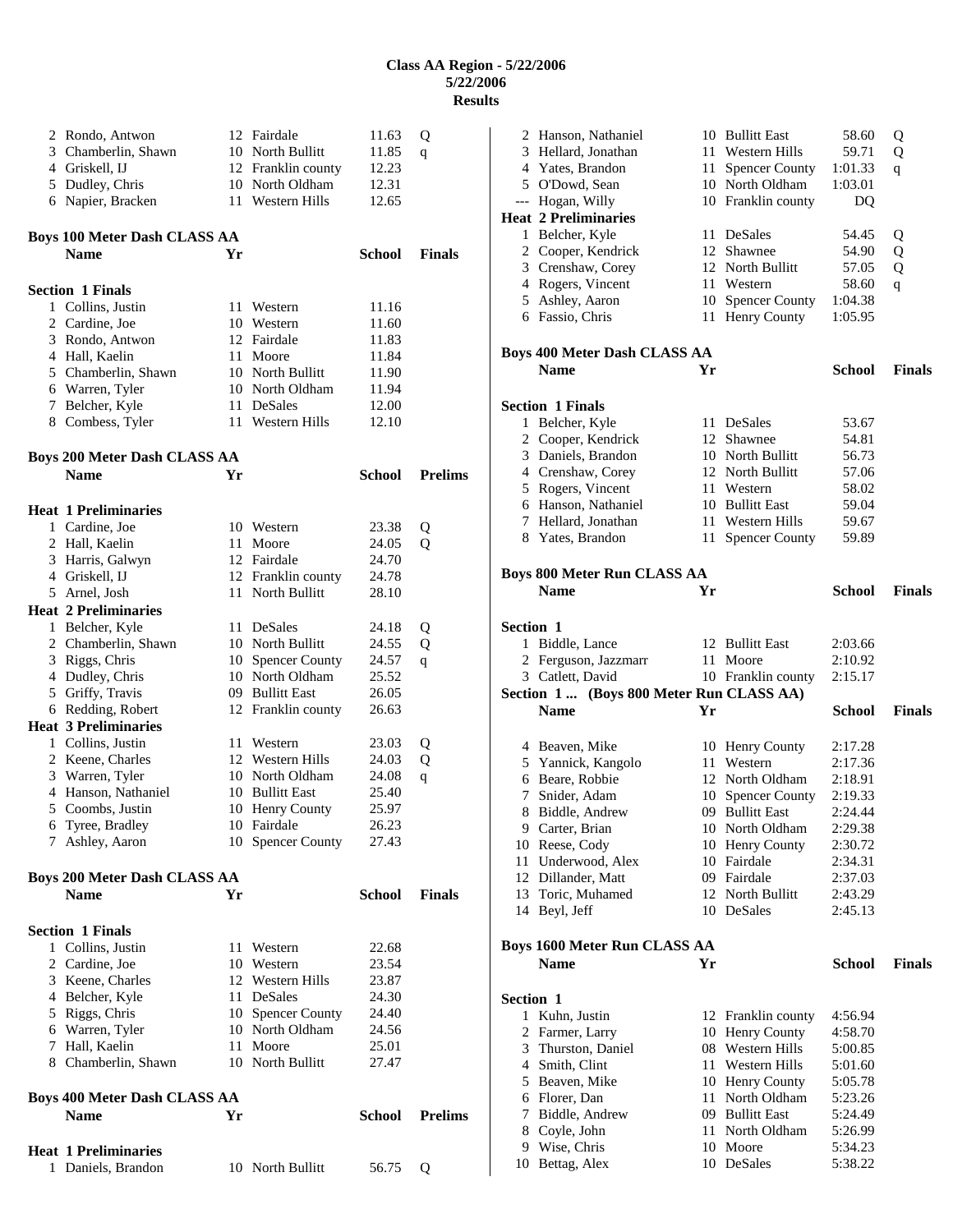| 11               | Tomlinson, Beau<br>12 Webster, Mitchell               |          | 08 North Bullitt<br>10 North Bullitt   | 5:39.56<br>5:47.76   |                |
|------------------|-------------------------------------------------------|----------|----------------------------------------|----------------------|----------------|
|                  | 13 Blair, Romon                                       |          | 09 Fairdale                            | 5:59.12              |                |
|                  | 14 Beyl, Jeff                                         |          | 10 DeSales                             | 6:04.40              |                |
|                  | 15 Eaton, Corey                                       |          | 10 Moore                               | 6:08.73              |                |
|                  | 16 Fout, Eric                                         |          | 09 Fairdale                            | 6:39.64              |                |
|                  | <b>Boys 3200 Meter Run CLASS AA</b>                   |          |                                        |                      |                |
|                  | <b>Name</b>                                           | Yr       |                                        | School               | <b>Finals</b>  |
| <b>Section 1</b> |                                                       |          |                                        |                      |                |
| $\mathbf{1}$     | Skelton, Corbin                                       |          | 12 North Oldham                        | 10:44.31             |                |
|                  | 2 Farmer, Larry                                       |          | 10 Henry County                        | 11:03.04             |                |
|                  | 3 Biddle, Lance                                       |          | 12 Bullitt East                        | 11:05.31             |                |
|                  | 4 Thurston, Daniel                                    |          | 08 Western Hills                       | 11:21.92             |                |
|                  | 5 Garcia, Brian<br>6 Vikre, Jason                     | 09       | Spencer County 11:58.76<br>09 Moore    |                      |                |
|                  | 7 Bettag, Alex                                        |          | 10 DeSales                             | 12:08.99<br>12:14.77 |                |
| 8                | Ellis, Justin                                         |          | 12 Western Hills                       | 12:28.63             |                |
| 9                | Jessup, Darryl                                        |          | 09 North Oldham                        | 12:37.34             |                |
|                  | 10 Reese, Cody                                        |          | 10 Henry County                        | 12:44.74             |                |
| 11 -             | Tomlinson, Beau                                       |          | 08 North Bullitt                       | 13:09.63             |                |
|                  | --- Clauss, Michael                                   |          | 10 North Bullitt                       | DQ                   |                |
|                  | <b>Boys 110 Meter Hurdles CLASS AA</b>                |          |                                        |                      |                |
|                  | <b>Name</b>                                           | Yr       |                                        | <b>School</b>        | <b>Finals</b>  |
| Section 1        |                                                       |          |                                        |                      |                |
|                  | 1 Lewis, James                                        |          | 11 Bullitt East                        | 18.54                |                |
|                  | 2 Darnell, Blake                                      |          | 11 Western Hills                       | 19.84                |                |
|                  | 3 Ringo, Austin                                       |          | 11 Fairdale                            | 20.21                |                |
|                  | 4 Jones, Martiece                                     | 11       | Moore                                  | 20.98                |                |
|                  | 5 Razeeq, Dominique                                   |          | 08 Western Hills                       | 23.36                |                |
|                  | --- Harrod, David<br>--- Tinnell, James               |          | 10 North Bullitt<br>09 DeSales         | <b>DNF</b><br>DQ     |                |
|                  |                                                       |          |                                        |                      |                |
|                  | <b>Boys 300 Meter Hurdles CLASS AA</b><br><b>Name</b> | Yr       |                                        | <b>School</b>        | <b>Prelims</b> |
|                  |                                                       |          |                                        |                      |                |
|                  | <b>Heat 1 Preliminaries</b>                           |          |                                        |                      |                |
| 1                | Foree, Roby                                           | 11       | Henry County                           | 44.81                | Q              |
| 2                | Lewis, James                                          | 11       | <b>Bullitt East</b>                    | 49.09                | Q              |
| 3<br>4           | Cooper, Kendrick<br>Mantooth, Matt                    | 12       | Shawnee                                | 49.80                | Q              |
|                  | 5 Razeeq, Dominique                                   | 10<br>08 | <b>Spencer County</b><br>Western Hills | 52.14<br>53.88       | $\mathbf q$    |
|                  | <b>Heat 2 Preliminaries</b>                           |          |                                        |                      | q              |
| $\mathbf{1}$     | Combess, Tyler                                        | 11       | Western Hills                          | 41.92                | Q              |
| 2                | Harrod, David                                         |          | 10 North Bullitt                       | 48.18                | Q              |
| 3                | Ringo, Austin                                         | 11-      | Fairdale                               | 48.92                | Q              |
|                  | 4 Tinnell, James                                      | 09       | DeSales                                | 1:03.02              |                |
|                  | <b>Boys 300 Meter Hurdles CLASS AA</b>                |          |                                        |                      |                |
|                  | <b>Name</b>                                           | Yr       |                                        | <b>School</b>        | <b>Finals</b>  |
|                  | <b>Section 1 Finals</b>                               |          |                                        |                      |                |
| 1                | Combess, Tyler                                        | 11       | Western Hills                          | 42.04                |                |
| 2                | Foree, Roby                                           | 11       | Henry County                           | 43.16                |                |
| 3                | Harrod, David                                         |          | 10 North Bullitt                       | 47.79                |                |
|                  | 4 Lewis, James                                        | 11 -     | <b>Bullitt East</b>                    | 48.06                |                |
| 5<br>6           | Ringo, Austin<br>Mantooth, Matt                       | 11<br>10 | Fairdale<br><b>Spencer County</b>      | 50.33<br>52.84       |                |
| 7                | Cooper, Kendrick                                      | 12       | Shawnee                                | 53.39                |                |
|                  |                                                       |          |                                        |                      |                |

|           | 8 Razeeq, Dominique                                | 08 Western Hills                            | 55.72          |   |
|-----------|----------------------------------------------------|---------------------------------------------|----------------|---|
|           |                                                    |                                             |                |   |
|           | <b>Boys 4x100 Meter Relay CLASS AA</b><br>Team     |                                             | <b>Finals</b>  |   |
|           |                                                    | Relay                                       |                |   |
| Section 1 |                                                    |                                             |                |   |
|           | 1 Western                                          |                                             | 44.92          |   |
|           | 1) Collins, Justin 11                              | 2) Cardine, Joe 10                          |                |   |
|           | 3) Thomas, Anthony 12                              | 4) Poole, Jabalie 12                        |                |   |
|           | 2 Western Hills                                    |                                             | 46.37          |   |
|           | 1) Bell, Josh 09                                   | 2) Woodson, Sammy 12                        |                |   |
|           | 3) Keene, Charles 12                               | 4) Combess, Tyler 11                        |                |   |
|           | 3 North Oldham                                     |                                             | 47.28          |   |
|           | 1) Bennett, Eric 10                                | 2) Dudley, Chris 10                         |                |   |
|           | 3) Bishop, Dewayne 10                              | 4) Warren, Tyler 10                         |                |   |
|           | 4 Fairdale                                         |                                             | 47.35          |   |
|           | 1) Abrams, Willie 12<br>3) Ringo, Austin 11        | 2) Albanese, Sean 11<br>4) Rondo, Antwon 12 |                |   |
|           | 5 North Bullitt                                    |                                             | 47.88          |   |
|           | 1) Vincent, Ryan 10                                | 2) Chamberlin, Shawn 10                     |                |   |
|           | 3) Crenshaw, Corey 12                              | 4) Cissell, Dalton 09                       |                |   |
|           | 6 Moore                                            |                                             | 49.83          |   |
|           | 1) Breedon, Reggie 08                              | 2) Womack, Tyrone 10                        |                |   |
|           | 3) Jones, Martiece 11                              | 4) Henderson, Tarin 11                      |                |   |
|           | 7 Henry County                                     |                                             | 50.93          |   |
|           | 1) Foree, Roby 11                                  | 2) Gregory, Michael 10                      |                |   |
|           | 3) Coombs, Justin 10                               | 4) Fassio, Chris 11                         |                |   |
|           |                                                    |                                             |                |   |
|           | <b>Boys 4x200 Meter Relay CLASS AA</b>             |                                             |                |   |
|           | Team                                               | <b>Relay</b>                                | <b>Prelims</b> |   |
|           | <b>Heat 1 Preliminaries</b>                        |                                             |                |   |
|           | 1 North Oldham                                     |                                             | 1:38.96        | Q |
|           | 1) Bennett, Eric 10                                | 2) Bishop, Dewayne 10                       |                |   |
|           | 3) Dudley, Chris 10                                | 4) Warren, Tyler 10                         |                |   |
|           | 2 Franklin county                                  |                                             | 1:39.28        | Q |
|           | 1) Griskell, IJ 12                                 | 2) Hogan, Willy 10                          |                |   |
|           | 3) Hughes, David 10                                | 4) Redding, Robert 12                       |                |   |
|           | 3 Fairdale                                         |                                             | 1:40.81        | Q |
|           | 1) Harris, Galwyn 12                               | 2) Ringo, Austin 11                         |                |   |
|           | 3) Tyree, Bradley 10                               | 4) Abrams, Willie 12                        |                |   |
|           | 4 Bullitt East                                     |                                             | 1:41.21        | q |
|           | 1) Baker, Kenneth 10                               | 2) Griffy, Travis 09                        |                |   |
|           | 3) Biddle, Lance 12<br><b>Heat 2 Preliminaries</b> | 4) Hanson, Nathaniel 10                     |                |   |
|           | 1 Western                                          |                                             | 1:36.11        | Q |
|           | 1) Yannick, Kangolo 11                             | 2) Thomas, Anthony 12                       |                |   |
|           | 3) Poole, Jabalie 12                               | 4) Cardine, Joe 10                          |                |   |
| 2         | North Bullitt                                      |                                             | 1:38.29        | Q |
|           | 1) Crenshaw, Corey 12                              | 2) Chamberlin, Shawn 10                     |                |   |
|           | 3) Vincent, Ryan 10                                | 4) Reynolds, Robert 10                      |                |   |
| 3         | Moore                                              |                                             | 1:42.50        | Q |
|           | 1) Ferguson, Jazzmarr 11                           | 2) Womack, Tyrone 10                        |                |   |
|           | 3) Jones, Martiece 11                              | 4) Hall, Kaelin 11                          |                |   |
|           | 4 Western Hills                                    |                                             | 1:43.49        | q |
|           | 1) Bell, Josh 09                                   | 2) Beykzadeh, Farzad 11                     |                |   |
|           | 3) Hellard, Jonathan 11                            | 4) Napier, Bracken 11                       |                |   |
|           | 5 Henry County                                     |                                             | 1:49.95        |   |
|           | 1) Fassio, Chris 11<br>3) Gregory, Michael 10      | 2) Foree, Roby 11<br>4) Coombs, Justin 10   |                |   |
|           |                                                    |                                             |                |   |

**Boys 4x200 Meter Relay CLASS AA**